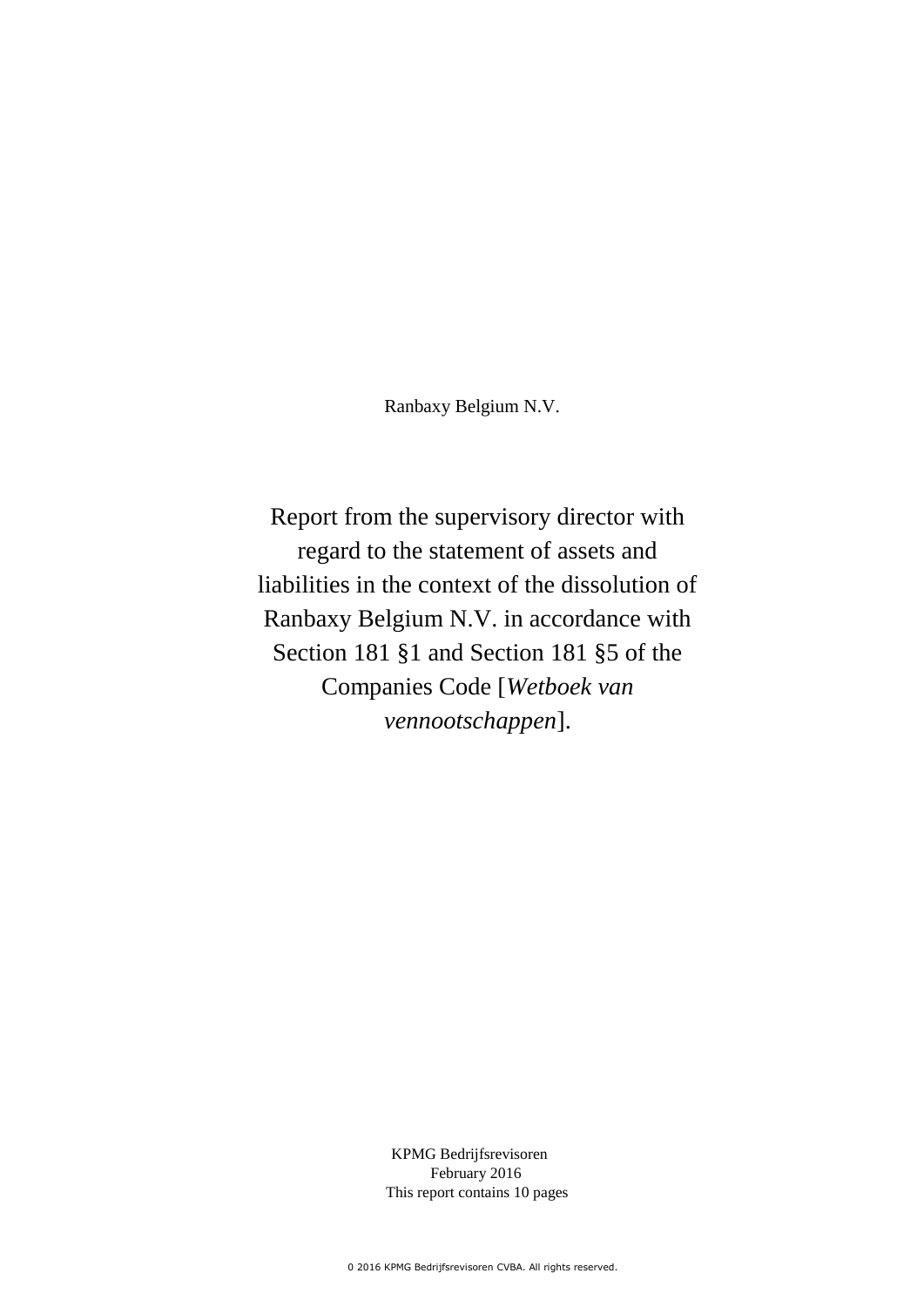# **Table of contents**

| 1               | The assignment                                                                                    |                          |
|-----------------|---------------------------------------------------------------------------------------------------|--------------------------|
| 2<br>2.1<br>2.2 | Description of the proposed transaction<br>The Company's background<br>Dissolution of the Company | $\overline{2}$<br>2<br>3 |
| 3               | Audit procedures performed                                                                        | 4                        |
| 4               | Information intended for the General Meeting                                                      | 5                        |
| 5               | Events after the adoption of the statement of assets and<br>liabilities                           | 6                        |
| 6               | Decision                                                                                          |                          |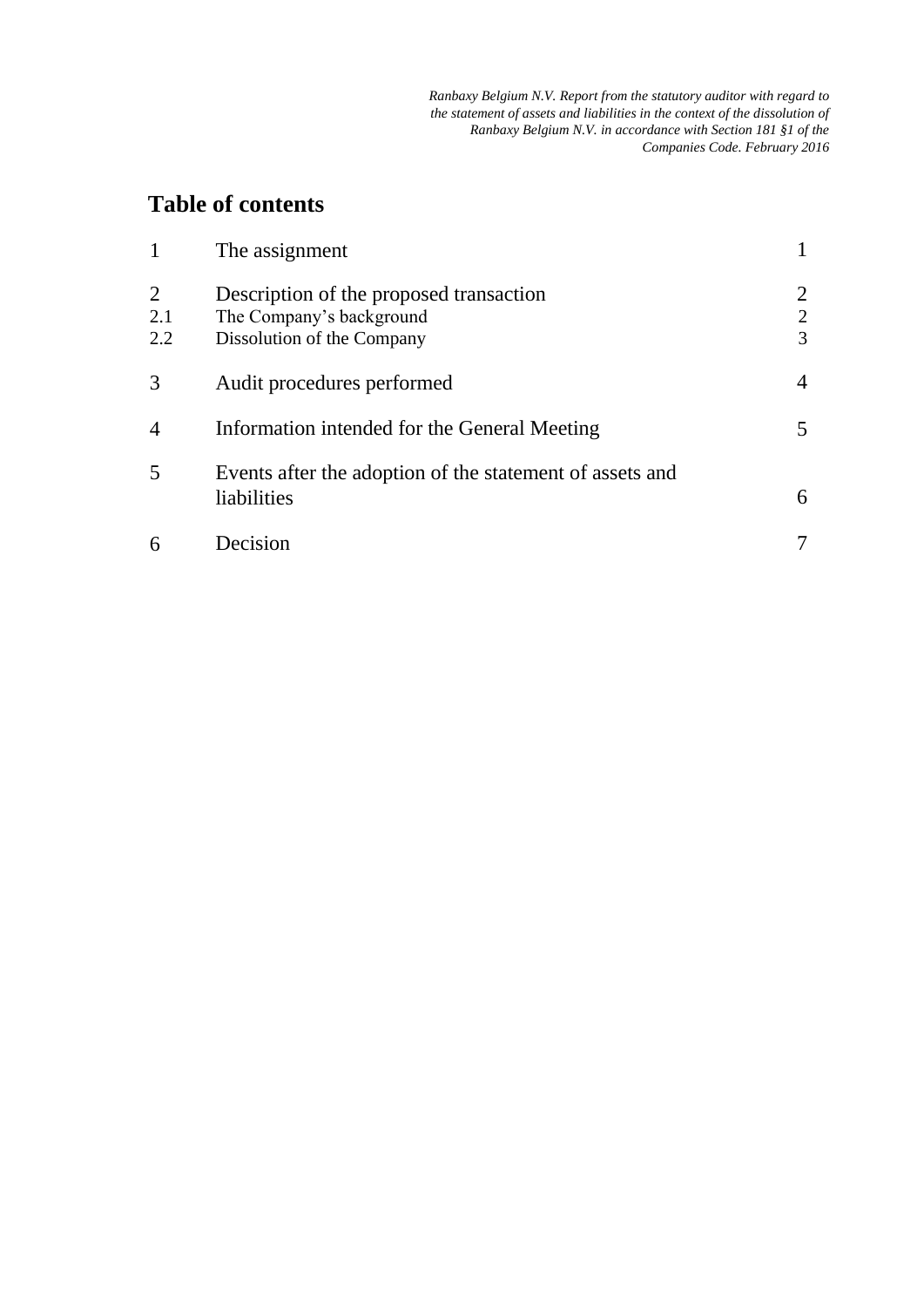### **1 The assignment**

The management body of Ranbaxy Belgium N.V., a public limited company incorporated under Belgian law, (hereinafter referred to as 'the Company'), with its registered office at Leuvensestraat 28, Bus 2, 1800 Vilvoorde, appointed KPMG Bedrijfsrevisoren burgerlijke CVBA, Bourgetlaan 40 in 1130 Brussels, represented in this matter by Robert Snijkers, statutory auditor, to draft a report, in accordance with Section 181 of the Companies Code, on the subject of the statement of assets and liabilities in our capacity as statutory auditor.

The objective of this assignment was to establish whether the statement of assets and liabilities as of 31 January 2016, drafted by the management body, gives a complete, correct and fair presentation of the position of the Company.

Section 181 reads as follows:

'§ 1. *The proposal to dissolve a cooperative society with limited liability, a partnership limited by shares, a private limited company, a European company, a European cooperative society or a public limited company must be explained in a report that is drawn up by the management body, and that is stated in the agenda of the general meeting of shareholders that must give an opinion on the dissolution.*

*A statement of assets and liabilities that was adopted not more than three months previously must be included in the report. For cases in which the company decides to end its operations or if it can no longer be assumed that the company will continue its operations, the aforementioned statement is drafted in accordance with the valuation rules laid down for the implementation of Section 92, unless there is a derogation to this that is supported by reasons.*

*The supervisory director or, in his/her absence, a statutory auditor or an external auditor that is appointed by the management body, reports on this statement and mentions in particular whether the report gives a complete, correct and fair presentation of the position of the Company.*

(...)

Section 184 §5 reads as follows:

*'Without prejudice to Article 181, a dissolution and liquidation in a deed are only possible if the following conditions are met:*

*1° no liquidator has been appointed;*

*2° all debts to third parties have been paid back or the monies necessary to meet these debts have been paid into the consignment office;*

*3° all shareholders or partners attend the general meeting or are legally represented and pass a resolution by unanimous vote.*

*If a supervisory director, a statutory auditor or an external auditor must draw up a report in accordance with Section 181 §1 paragraph 3, this report must mention this repayment or consignment in its conclusions. The taking back of remaining assets is done by the partners themselves.'*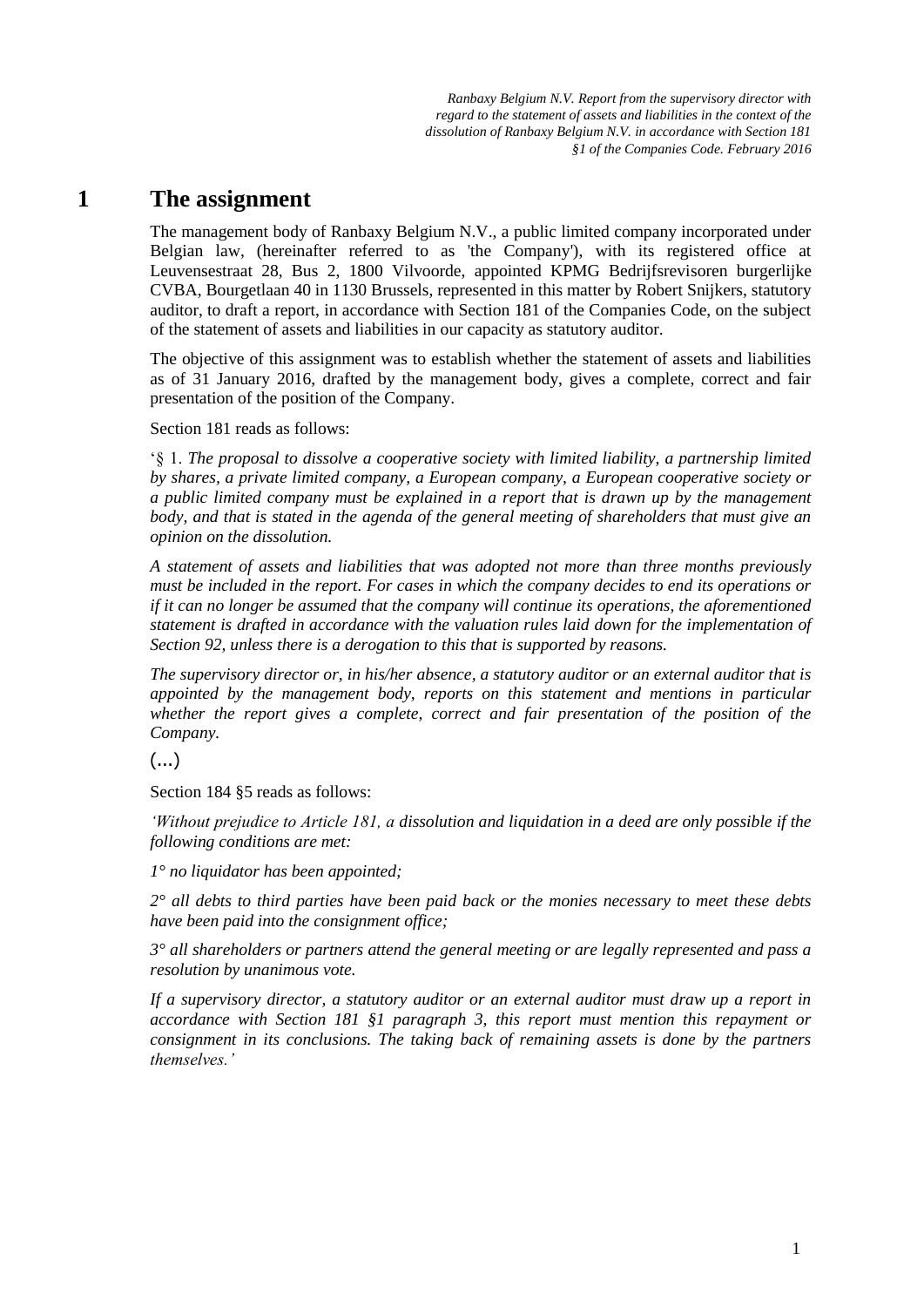### **2 Description of the proposed transaction**

#### **2.1 The Company's background**

The company Ranbaxy Belgium N.V. was incorporated in the form of a private limited company under the name 'JEDIPHAR B.V.B.A.' by a deed executed by Mr Tuerlinckx, civil-law notary practising in Haacht, on 19 February 1986, and announced in the Supplements to the Belgian Official Journal of 8 March 1986 under number 86030850.

The Company has it registered office in Leuvensestraat 28, bus 2, 1800 Vilvoorde and the enterprise number is BE 0428.546.790. The Company is subject to added value tax.

The authorised capital of the Ranbaxy Belgium N.V. company amounted to EUR 561,826 on 31 January 2016, represented by 11,341 shares without nominal value, each representing an equal part of the capital.

Its articles of incorporation were most recently amended on 16 January 2014, by an authentic deed executed by civil-law notary Jean-Philippe Lagae on 30 December 2013 in Brussels, and announced in the Supplements of Belgian Official Journal from 27 January 2014 under number 14025650.

The objects of Ranbaxy Belgium N.V. are:

- $-$  the provision of service to the medical profession, to hospitals, clinics and in general to any person, association or organisation that engages in medicine or activities related to it;
- the procurement, selling, trading and distribution of pharmaceutical and parapharmaceutical products, of pharmacological and prophylactic products, cosmetics and hygiene products, foods, both to the medical profession and to private individuals;
- all associated activities, subject to compliance with all legal and regulatory requirements in this matter.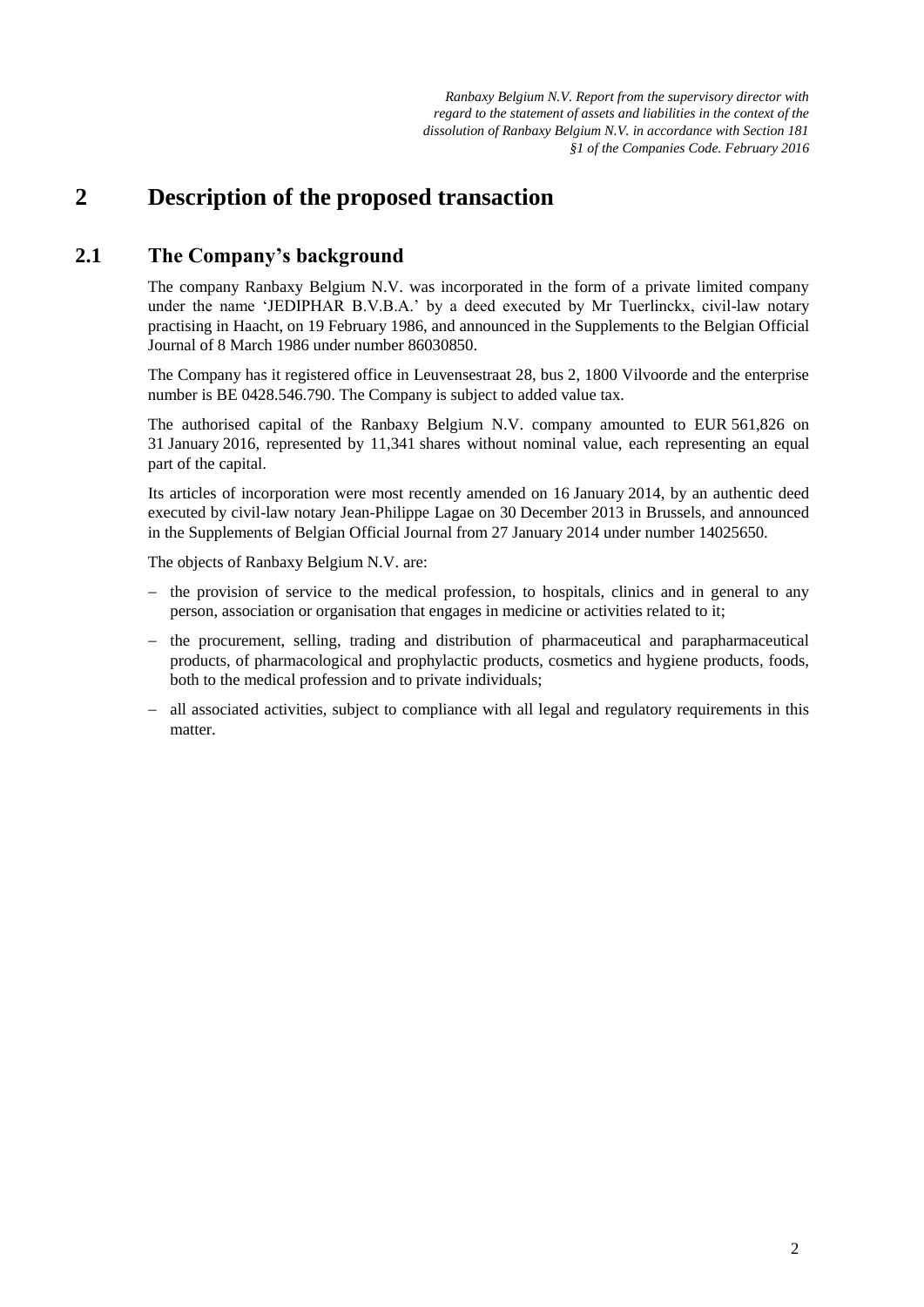The shareholder structure, as mentioned in the Company's shareholders' register is:

| <b>Shareholders</b>        | <b>Number of shares</b> |
|----------------------------|-------------------------|
| Ranbaxy (Netherlands) B.V. | 11,228                  |
| Ranbaxy Holdings UK Ltd    | 113                     |
| <b>TOTAL</b>               | 11,341                  |

#### **2.2 Dissolution of the Company**

The Company's management body proposes the dissolution of the Company in an extraordinary general meeting to be held on 1 March 2016 at the offices of Van Bael, Holvoet & Verhaert, civillaw notaries, practising in Antwerp.

In its report, the management body stated the following reasons for the dissolution:

'The Company has ceased all operations and will not perform any operations in the future either.

Given the aforementioned, the board of directors has proposed to the general meeting of shareholders that the Company should be dissolved prematurely.'

The management body has, for its responsibility, drawn up a statement of the Company's assets and liabilities, which was adopted not more than three months previously, in accordance with Section 181 of the Companies Code. This statement was included as an appendix to the report. This statement was drawn up on the basis of specific accounting policies which assume that the company had ceased to continue its operations. For the record, we report that the management body stated that the action was undertaken in accordance with Section 184 §5 of the Companies Code.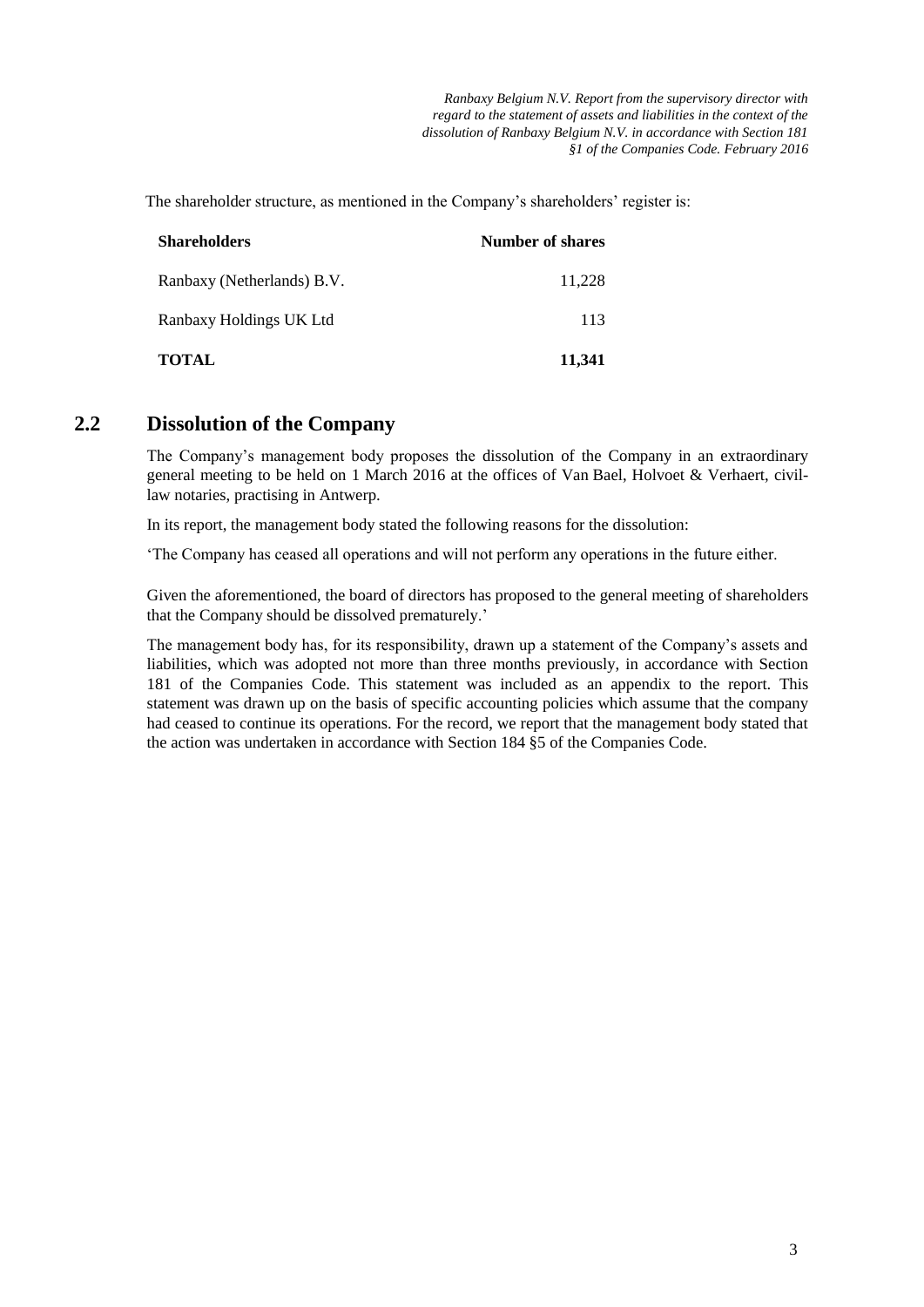#### **3 Audit procedures performed**

Our audit procedures were performed in accordance with the professional standards applicable in Belgium, in particular the standards of auditing when the dissolution of a limited liability company is proposed, and include inter alia the following procedures:

- giving an opinion on the Company's administrative organisation and specifically the risks to which it is exposed;
- verifying the trustworthiness of the statement of assets and liabilities: this arises from the accounting performed according to the principle of discontinuity;
- verifying the valuation adjustment, required pursuant to Article 28 §2 of the Royal Decree of 30 January 2001; and
- inspecting the special report drawn up by the management body, in accordance with Section 181 of the Companies Code; and
- specifically carrying out an inspection ascertain whether all debts were paid so that no outstanding debts still need to be accounted for in the statement of assets and liabilities as of 31 January 2016; and
- obtaining a confirmation from the lawyer.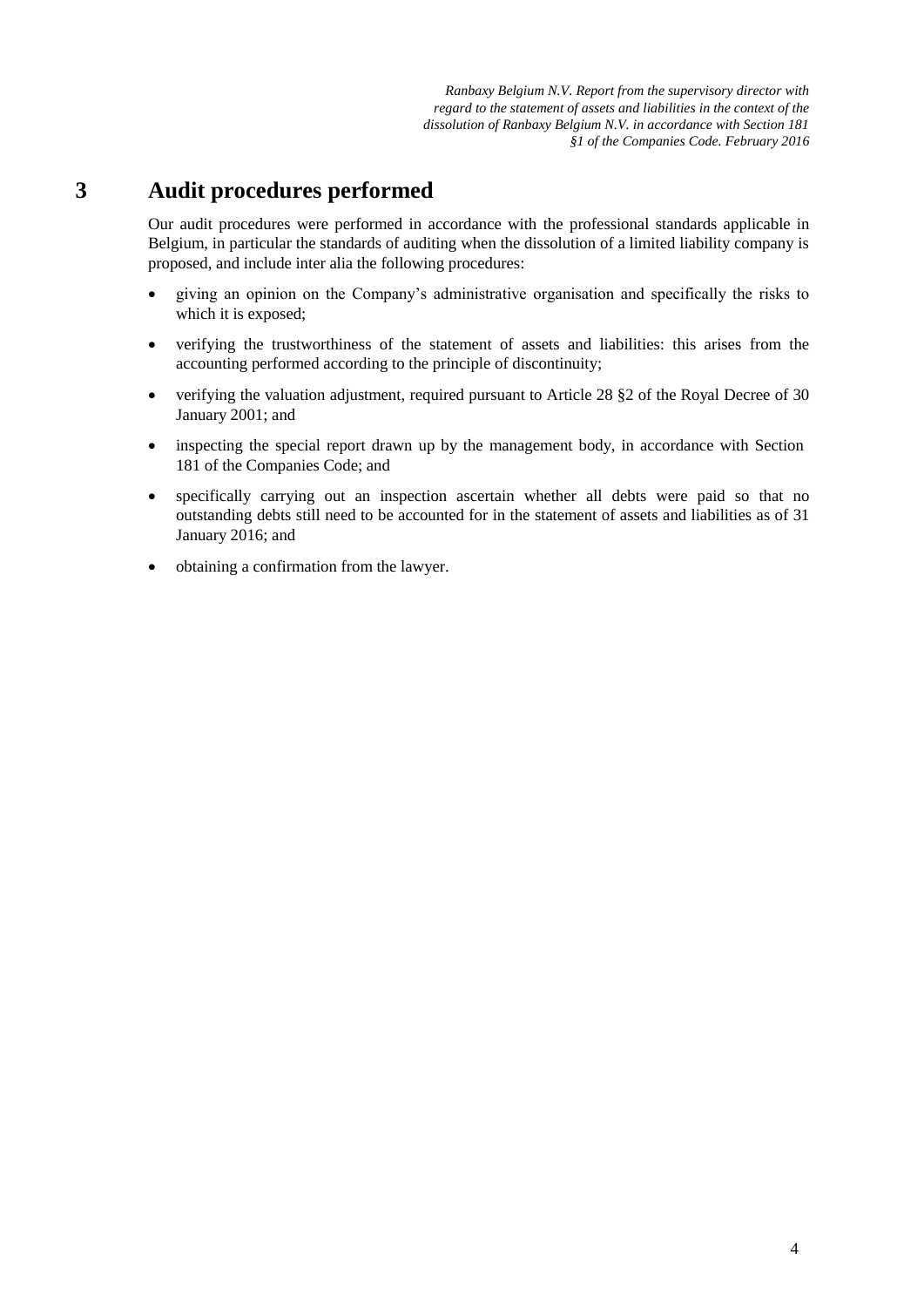# **4 Information intended for the general meeting**

We do not know of any additional information that we deem necessary to report to the general meeting and that is not mentioned in the management body's report.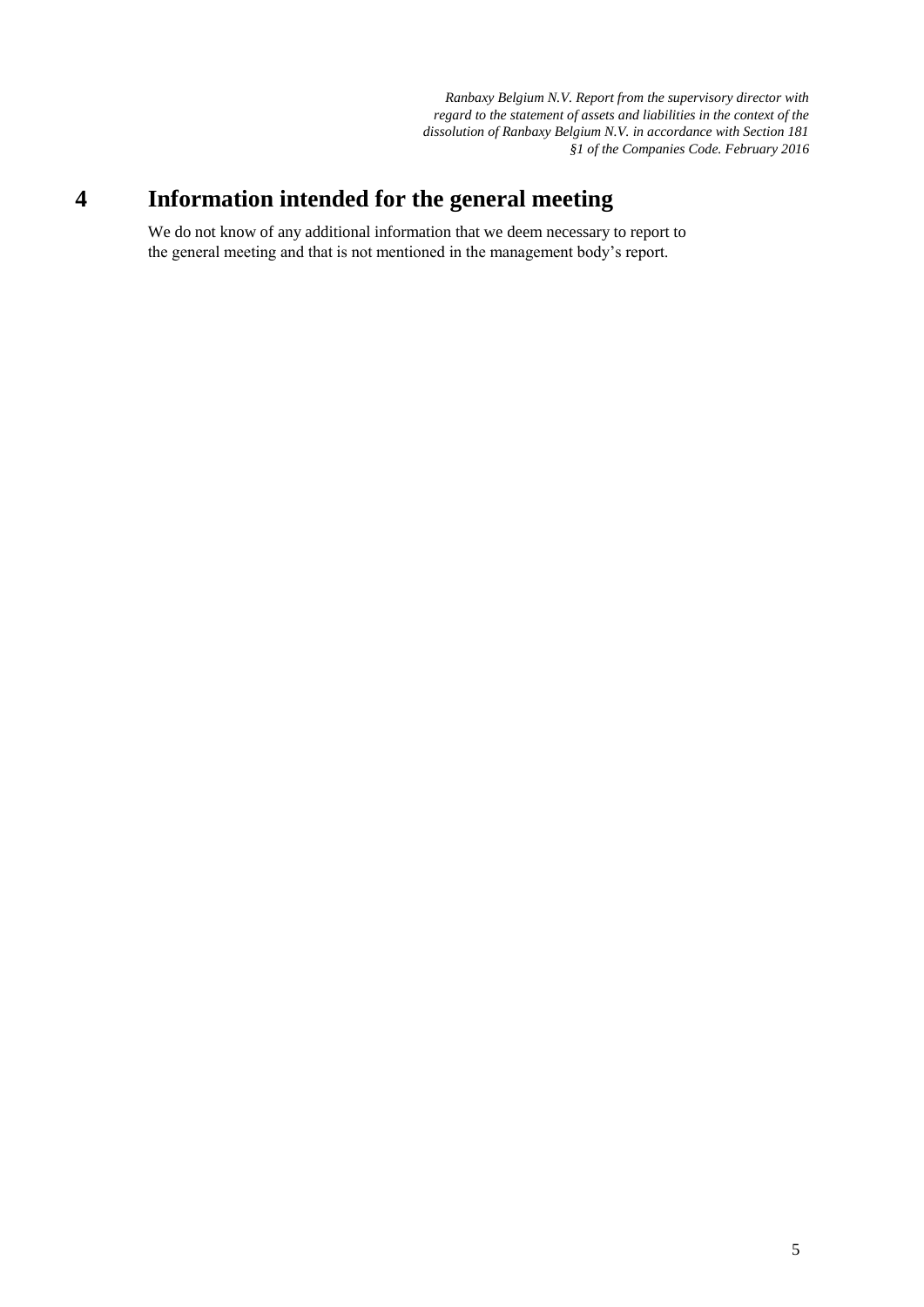### **5 Events after the adoption of the statement of assets and liabilities**

We do not know of any events that took place following the drafting of the statement from assets and liabilities that could have a material effect on the full and fair presentation of the nature of the statement of assets and liabilities.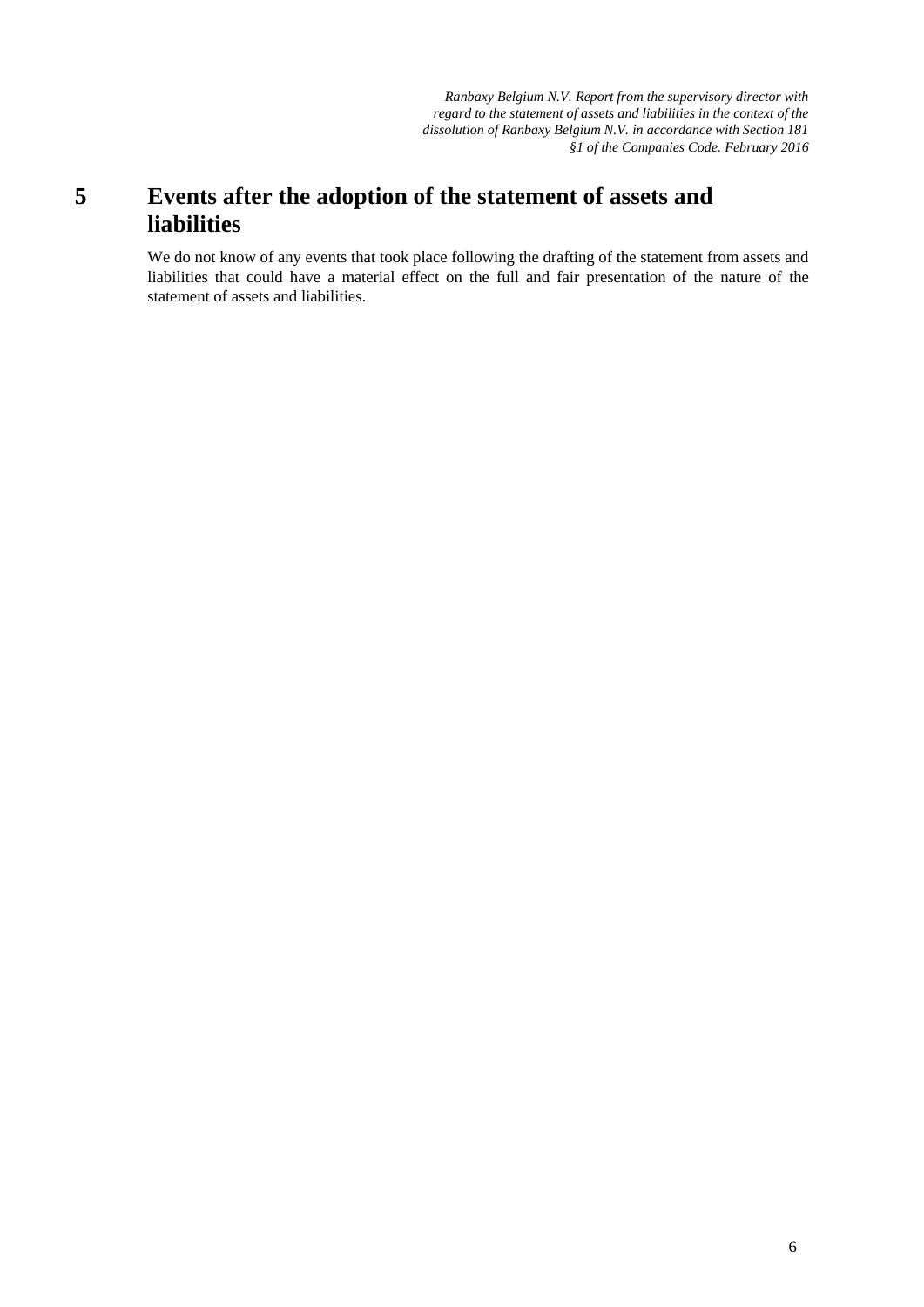### **6 Decision**

In the context of the procedure for the dissolution of a company pursuant to the Companies Code, the management body of the company Ranbaxy Belgium N.V., under its responsibility, drew up the attached statement of assets and liabilities closed on 31 January 2016 which, in accordance with the principle of discontinuity, specifies a balance sheet total of EUR 598,362 and net assets of EUR 598,362.

From the audit procedures, which we performed in accordance with the professional standards applicable in Belgium, in particular the standards of auditing when the dissolution of a limited liability company is proposed, it is apparent that this statement of assets and liabilities is a complete, correct and fair presentation of the position of the Company.

In accordance with the requirements of Section 184, § 5 of the Companies Code, we confirm that on the date of this report all debts owed to third parties, as is apparent from the accounts dated 31 January 2016 and other than those owed to the shareholders of the company, have been paid back.

This report was drawn up in the context of Section 181 of the Companies Code and may not be used for other purposes.

Brussels, 15 February 2016

KPMG Bedrijfsrevisoren Statutory Auditor represented by

Robert Snijkers Statutory auditor